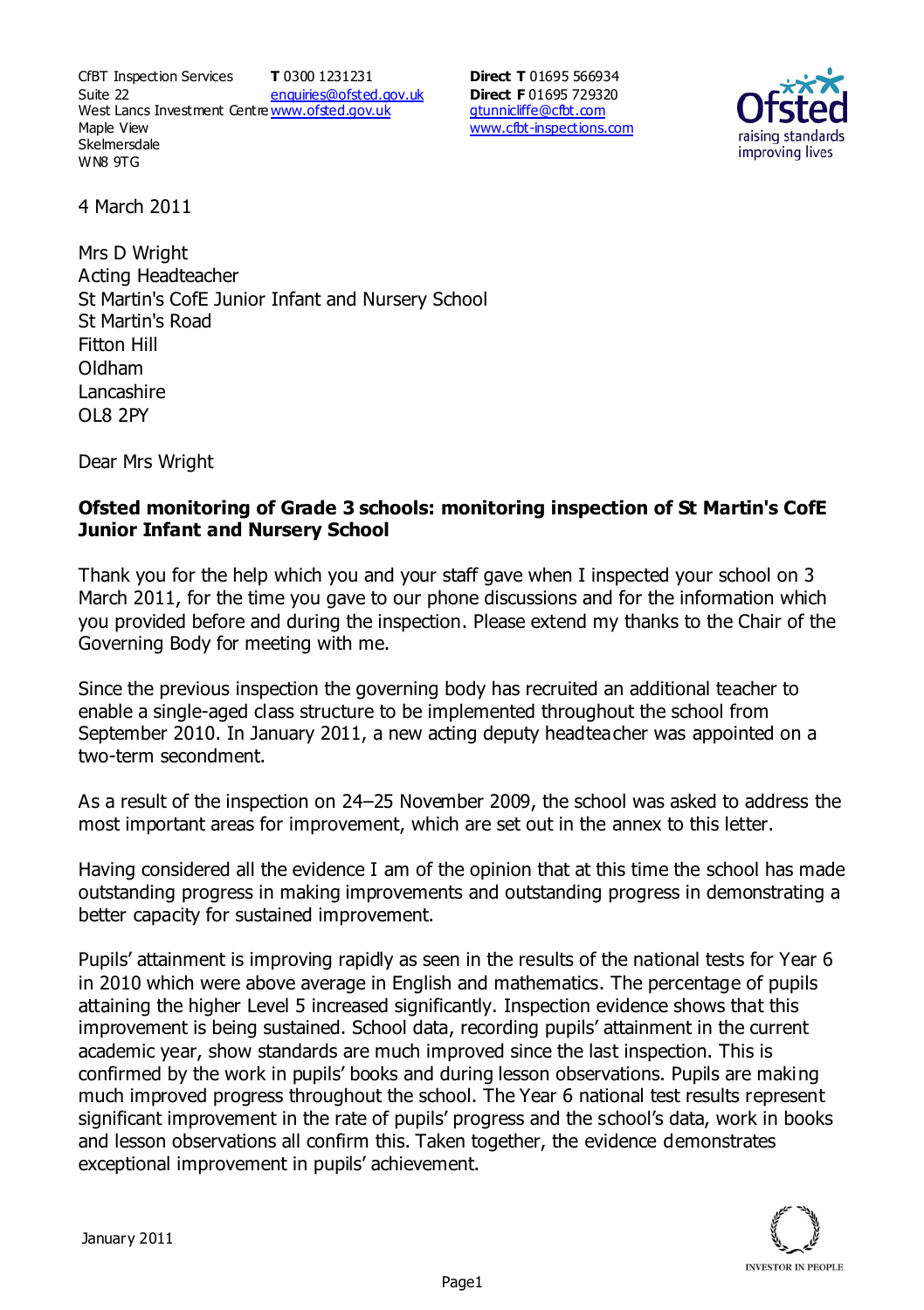

The acting headteacher's dynamic leadership has ensured excellent improvement to all of the issues raised at the last inspection. Aided by an increasingly effective governing body, and strongly supported by a staff team willing to embrace change, she has quickly improved the quality of teaching and learning. In particular, the use of assessment information has been improved by developing a robust system to track pupils' progress. Teachers' use of this data now ensures that lessons are planned which take full account of pupils' starting points. Expectations of pupils' learning are much higher, including for the most able. Targets for pupils' attainment have been increased. Pupils who spoke to the inspector said that mathematics lessons are fun and interesting because the teachers provide many opportunities for them to investigate and solve problems. A high proportion of the lessons seen during the inspection contained many practical activities which encouraged pupils to learn by exploring and discussing their ideas with each other. The result of these improvements to teaching and learning are clearly seen in the higher level of pupils' attainment in mathematics.

A key feature of the school's rapid improvement is the development of a wide range of support and intervention strategies for pupils, including those with special educational needs and/or disabilities. Teaching assistants provide very good guidance for pupils. Staff plan together in teams; adults know pupils' needs very well and this enables well-matched programmes of support to be offered. For example, in the Early Years Foundation Stage a strong focus is given to developing children's speaking and listening skills. Letters and sounds are taught regularly so that children can practise and improve their basic skills. Throughout the school, pupils' learning is boosted through targeted teaching in small groups, such as in the Year 5 springboard mathematics programme. Teachers give freely of their time to provide one-to-one tuition after school. After school revision classes are offered to Year 6 pupils, as well as holiday sessions to boost their progress further.

Leaders are making more effective use of the external advice and support available to them. For example, members of the governing body have engaged in training to increase their knowledge and understanding of data. As a result, they have improved their analysis of pupils' progress and hold school leaders more closely to account. Local authority consultants provide effective guidance to leaders. This is seen in the improved provision in the Early Years Foundation Stage and in the quality of teaching and learning, especially in mathematics. The School Improvement Partner offers robust scrutiny of the school's performance and the outcomes of this are acted upon decisively by the senior leaders.

I hope that you have found the inspection helpful in promoting improvement in your school. This letter will be posted on the Ofsted website.

Yours sincerely

Mr John Coleman **Her Majesty's Inspector**